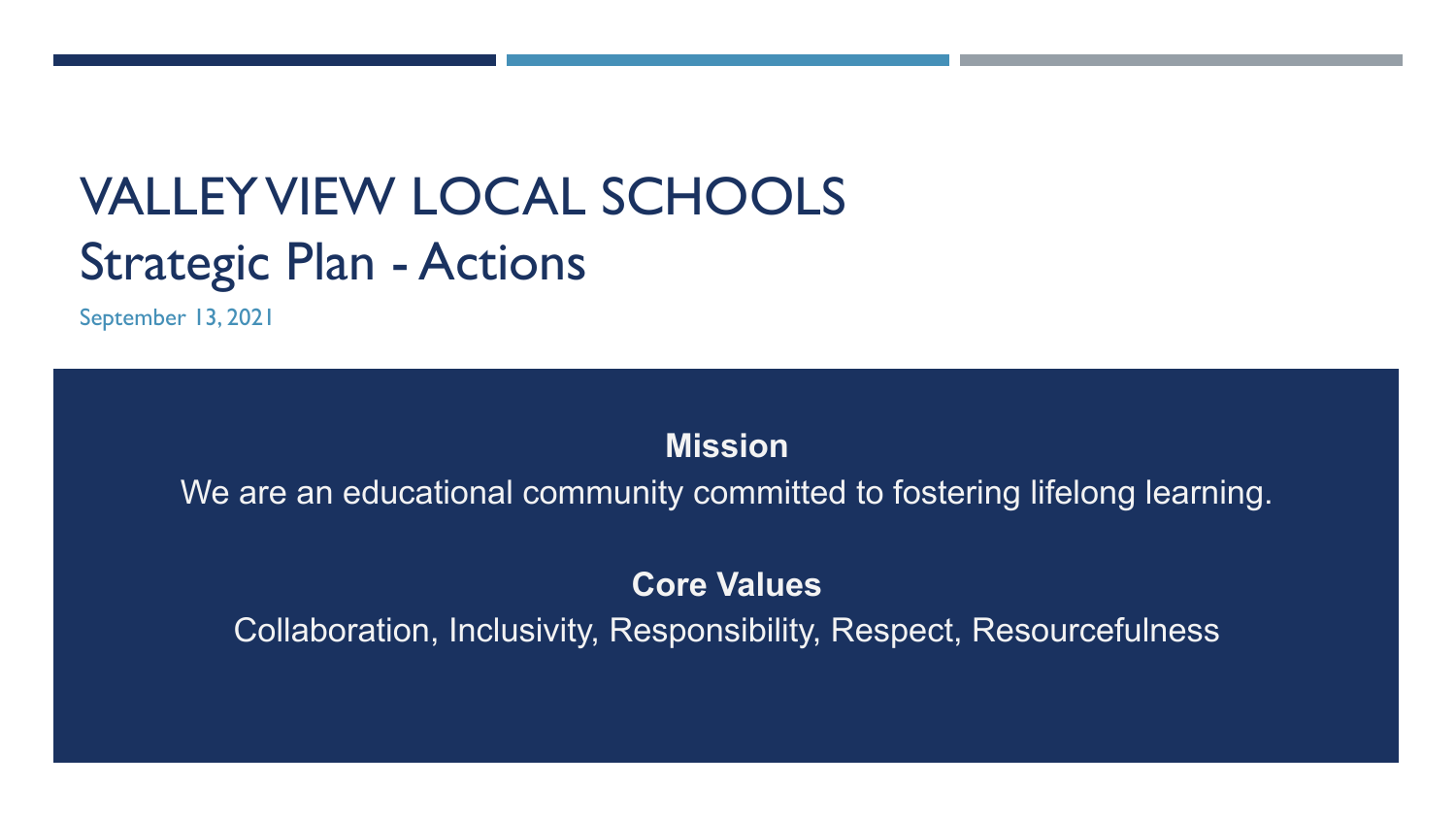**Academic Achievement** - At Valley View, we provide opportunities for lifelong learning that prepare each student to reach his or her full educational potential.

- 1. We will continue to provide diverse curriculum options to develop individual skill sets for all students.
	- a. Examine the district AP offerings including the number and population of students taking the class and explore adding new options based on interest levels by January 1.
	- b. Continue to plan for implementation of district STEM opportunities K-12.
	- c. We will collect and review student survey data to drive career-based instruction.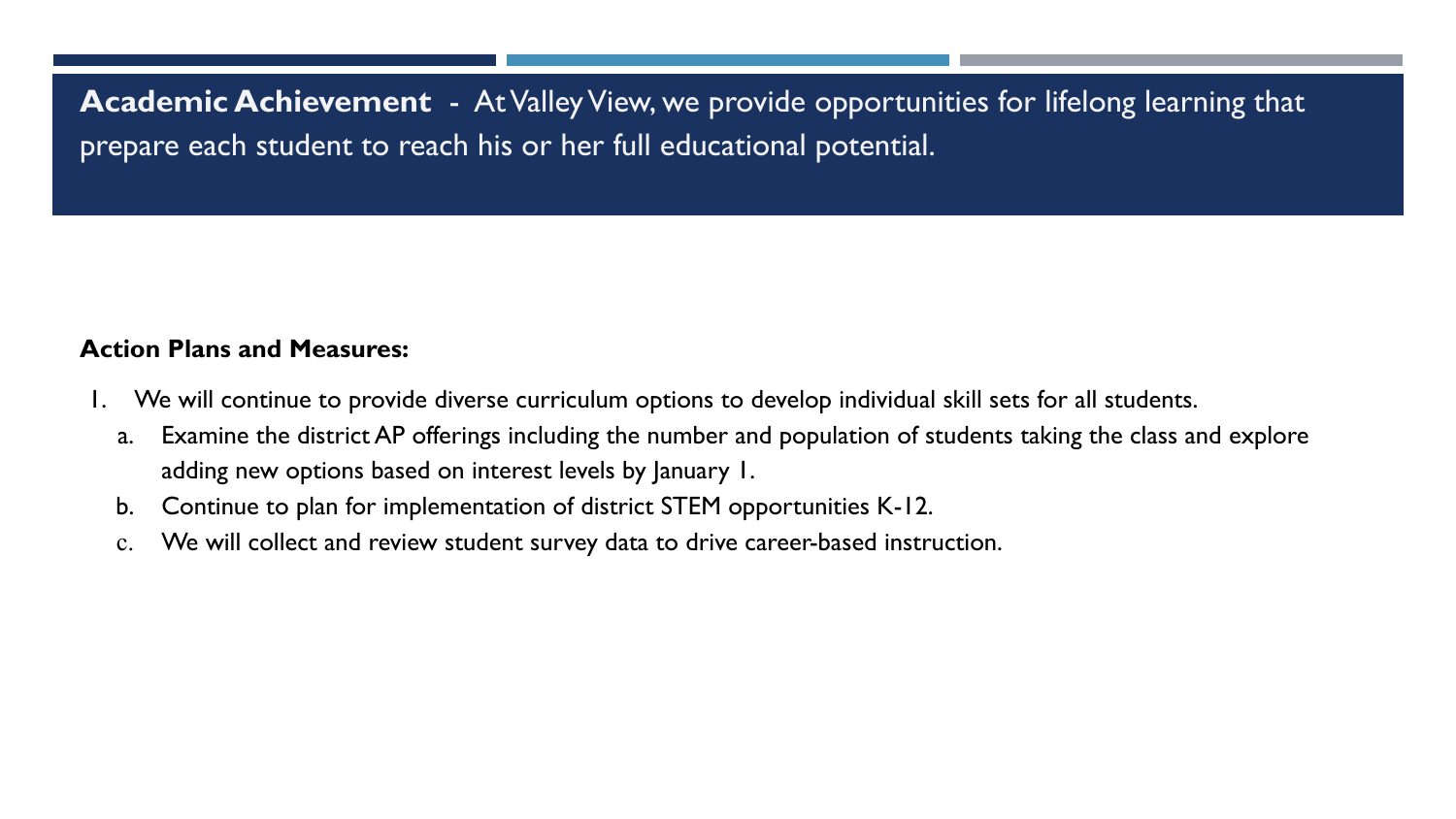**Academic Achievement** - At Valley View, we provide opportunities for lifelong learning that prepare each student to reach his or her full educational potential.

- 2. We will continue to provide appropriate instruction to meet a wide range of learner needs.
	- a. Implement a Multi-tiered Systems of Support (MTSS) implementation with a strong focus on Tier 1 Instructional strategies during the 2021-2022 school year.
	- b. Continue to design and implement appropriate Tier 2 and Tier 3 interventions based on MTSS data.
	- c. Continue to plan between subjects and grade levels vertically on a regular basis to help meet best instructional practices, address learning gaps, and provide enrichment opportunities.
	- d. Survey students to gain information about K-12 electives.
	- e. Provide professional development to enhance staff knowledge of emerging curriculum options.
- 3. We will continue to offer learning opportunities that prepare students for their future.
- a. Continue to survey and analyze results of Valley View graduate surveys.
- b. Design, implement, and increase opportunities to implement in-class life skills offerings.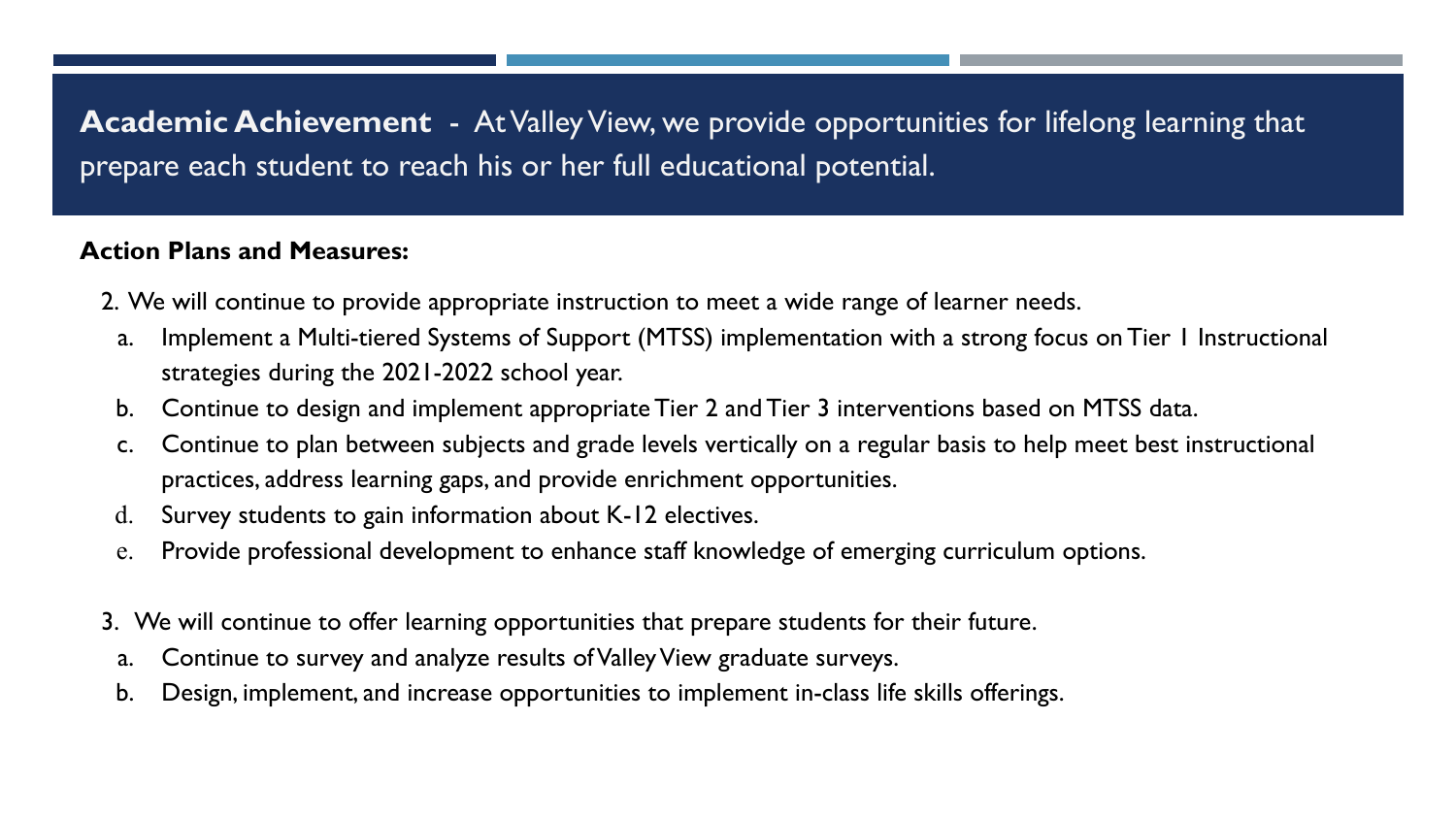**Student Development** - At Valley View, we recognize all students experience challenges, so we strive to equip students with skills to develop into the best version of themselves.

- 1. We will create graduates that are financially literate and possess effective interpersonal skills.
	- a. Continue to develop a financial literacy component in grade levels K-12.
	- b. Implement a financial curriculum in the most appropriate subject (course offering) at each grade level.
	- c. Develop a set of 5-10 student interpersonal skills, by building, to be implemented throughout 2021-2022 school year.
- 2. We will cultivate a climate that fosters awareness of whole self and others.
	- a. Participate in equity workshops through the MC Equity Leadership Institute during the 2021-2022 school year.
	- b. Foster awareness of self and others through the Whole Child team during the 2021-2022 school year. i.e. 40 Developmental Assets.
	- c. Survey students, staff, and parents to gain feedback about the school climate and culture.
	- d. Survey students to gain information about their social-emotional needs and areas of strengths.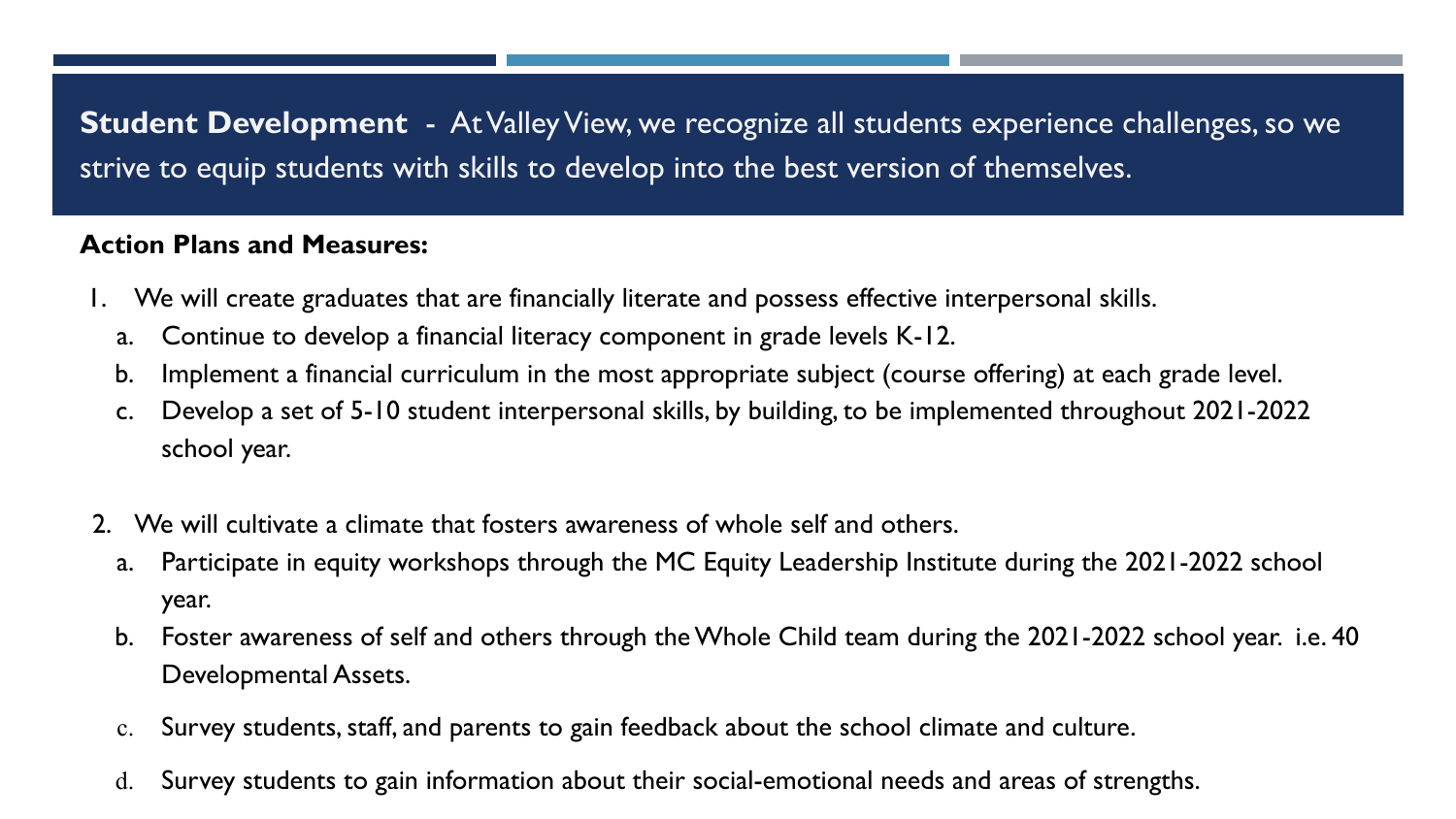**Community Partnerships** - Valley View Schools cultivates school and community partnerships to achieve unity and opportunities for student success.

- 1. We will maximize community resources to focus students on their continuous improvement.
	- a. Provide collaboration opportunities with YMCA and Valley View preschool teachers to align curriculum and activities.
	- b. Create an Education and Local Business Roundtable and schedule quarterly meetings.
	- c. Establish a Valley View Welcome Home package.
- We will encourage opportunities for students to serve in their local community and beyond.
	- a. Continue Community Service being a graduation requirement beginning with the class of 2025.
- b. Implement a K-12 Community Service Project and/or day for the during the 2021-2022 school year.
- c. Establish and develop community partnerships that will provide mentorship and apprenticeship opportunities for students.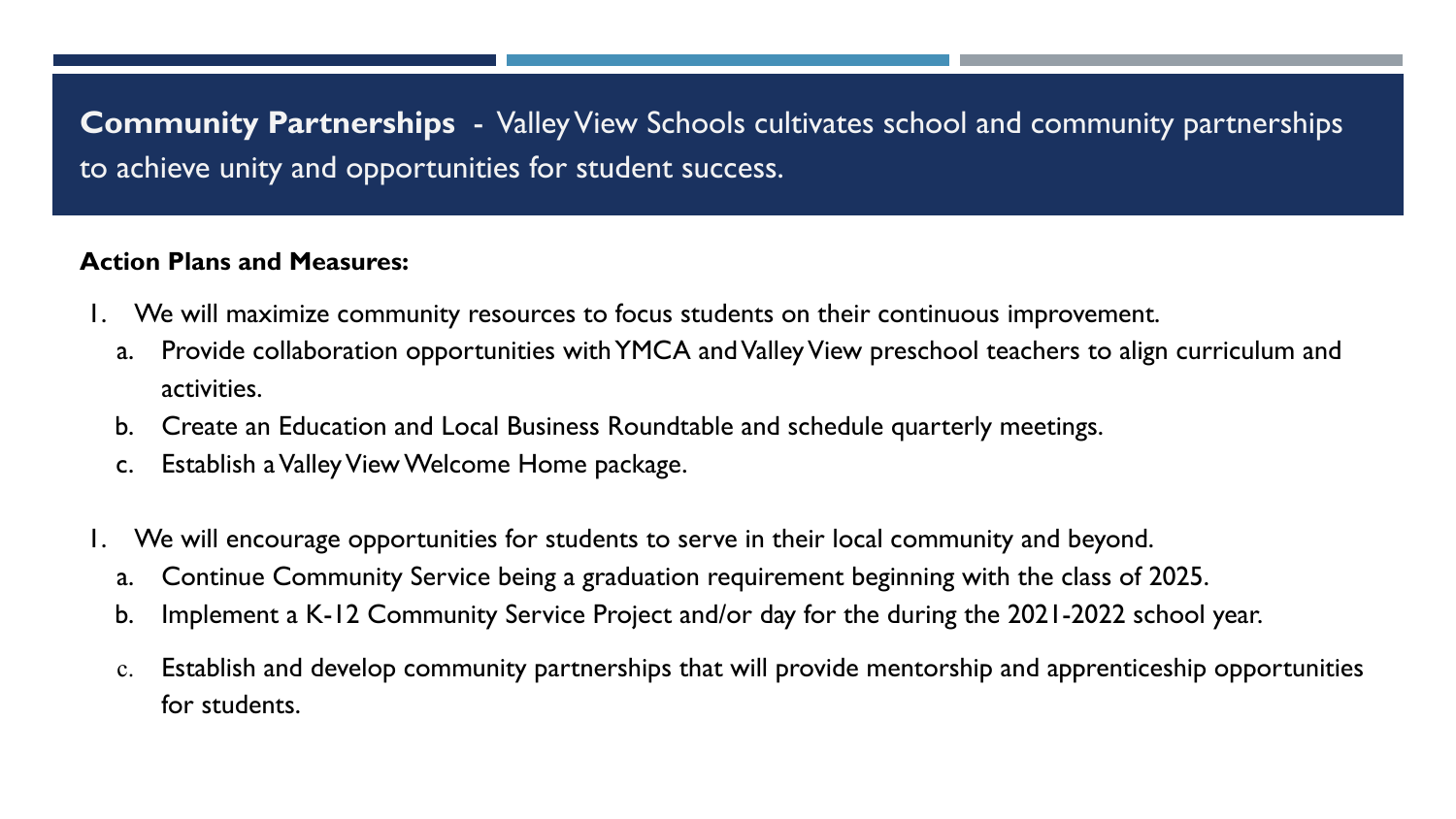# **Facilities** - Our facilities are accessible, safe and supportive of 21<sup>st</sup> century learning, and address the needs of all students.

- 1. We will provide safe and accessible facilities for our students and the community.
	- a. Meet with appropriate entities to develop protocol for safety and accessibility of current and new facilities.
	- b. Continue to follow an attainable construction timeline.
	- c. Continue to inform and update the community about the status of the construction project through completion.
	- d. Create a plan to transition in and out of buildings throughout the construction project.
- 2. We will create learning spaces that best facilitate modern 21<sup>st</sup> Century learning.
	- a. Create and develop extended learning areas throughout the construction project.
	- b. Incorporate outdoor learning spaces in current buildings and new construction throughout the construction project.
- 3. We will use our facilities to create a fluid learning environment that evolves with the changing needs of our students and community
- a. Create a master facilities plan following completion of new K-12 construction.
- b. Pursue all leads and options for the purchase of our current facilities once they are no longer in use.